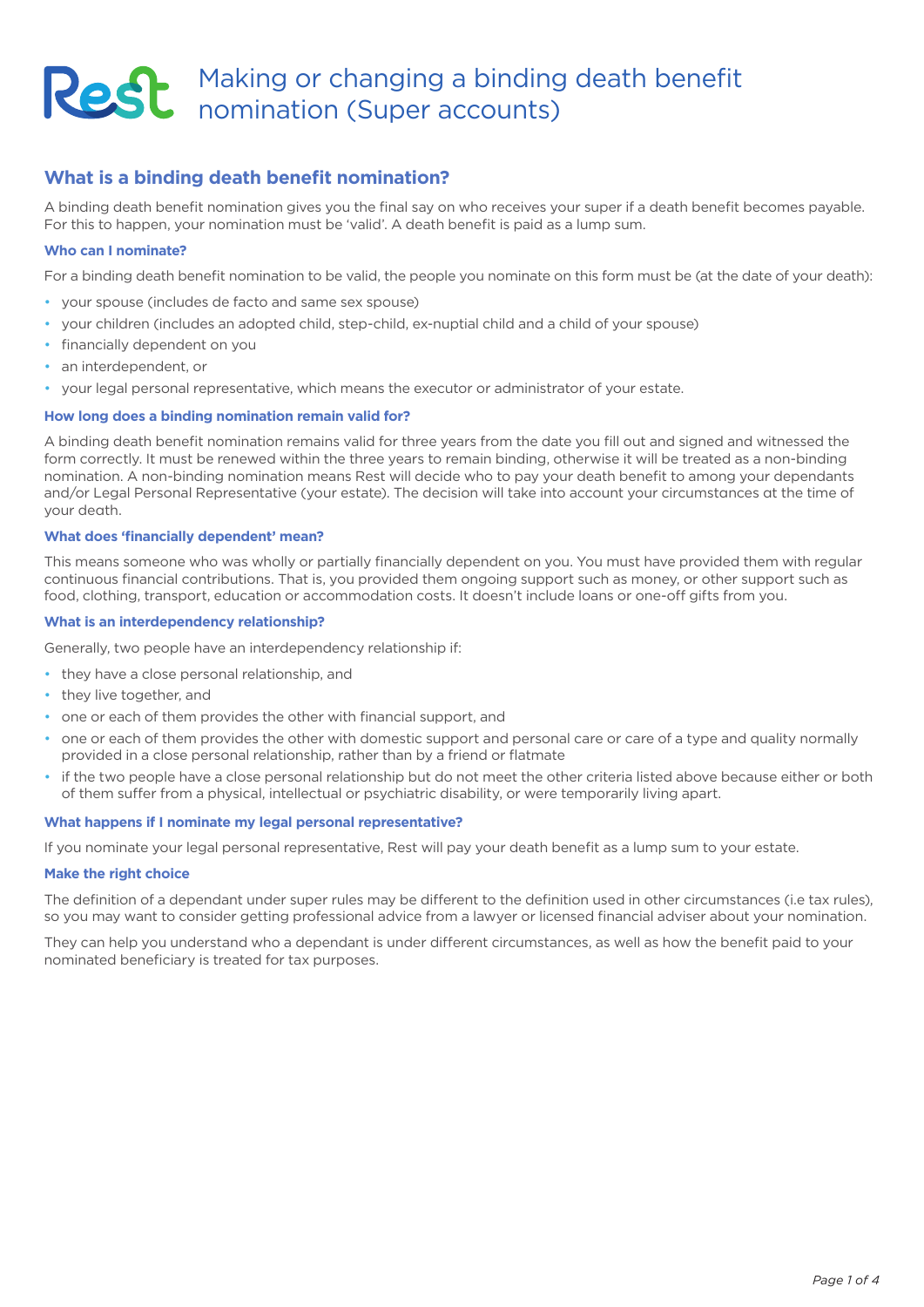

Use this form to:

- make a binding nomination to indicate who you want to receive your death benefit if you die
- change your current nomination

Please write in **BLOCK LETTERS** and use a **BLACK** or **BLUE** pen. This request will be invalid if unsigned and undated.

DO NOT use this form to nominate or change Rest Pension beneficiaries. Visit [rest.com.au](http://www.rest.com.au) to download the Rest Pension Nomination of beneficiary form.

Mail to: PO Box 350, Parramatta NSW 2124, or email a scanned copy to [contact@rest.com.au](mailto:contact%40rest.com.au?subject=).

| Member number*               | Date of birth (dd/mm/yyyy)* |       |          |
|------------------------------|-----------------------------|-------|----------|
|                              |                             |       |          |
| Mr/Mrs/Ms/Miss*<br>Surname*  |                             |       |          |
|                              |                             |       |          |
| Given name(s)*               |                             |       |          |
|                              |                             |       |          |
| Unit number<br>Street number | Street name                 |       |          |
|                              |                             |       |          |
| Suburb/Town                  |                             | State | Postcode |
|                              |                             |       |          |
| Telephone (business hours)   | Mobile                      |       |          |
|                              |                             |       |          |
| Email address                |                             |       |          |
|                              |                             |       |          |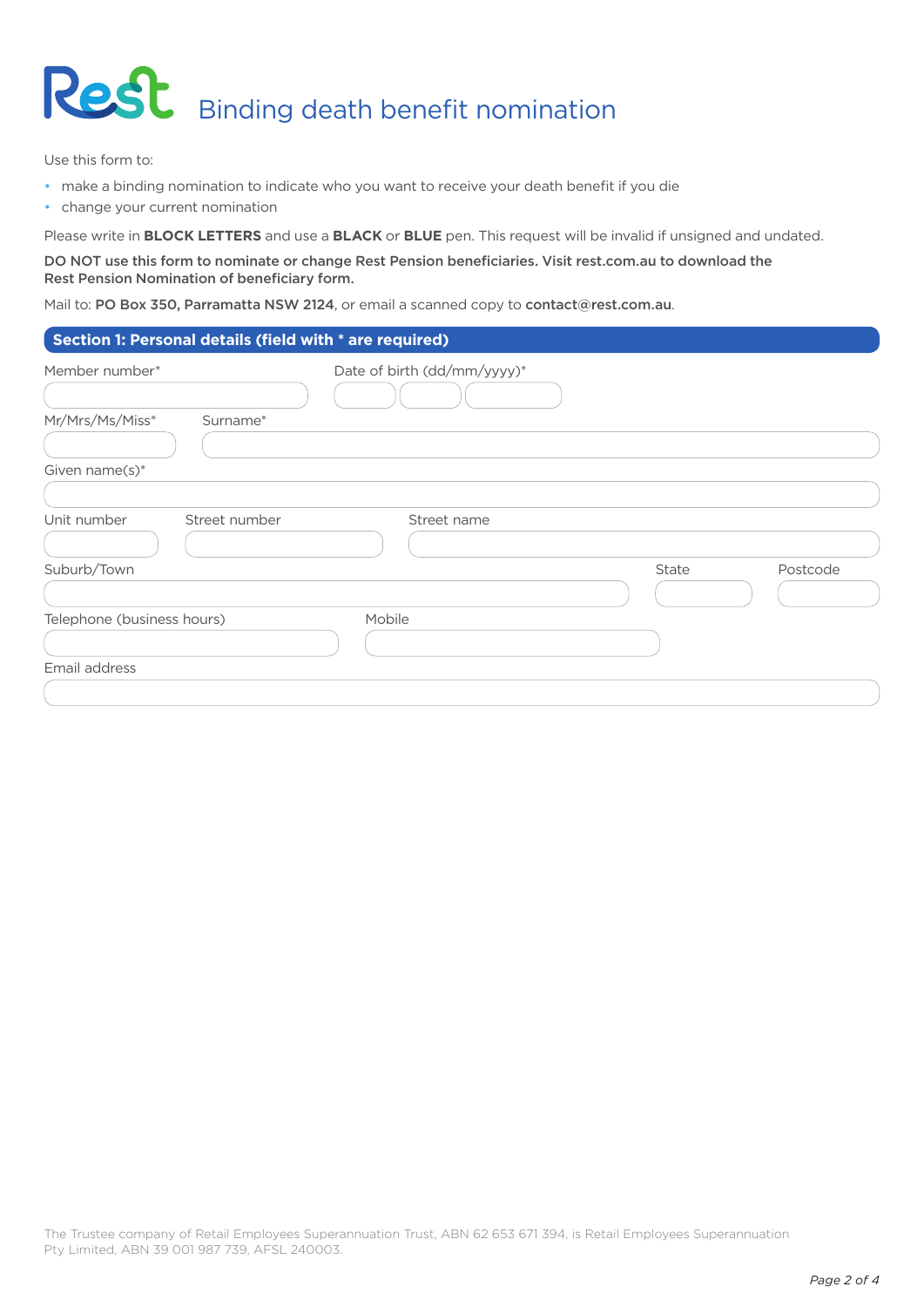# **Section 2: Nominate who you want to receive your death benefit**

To make a new nomination or update an existing nomination, please complete the fields in the table below.

| Full name and residential address of nominated beneficiary (ies)                                                                                                                                                                     | <b>Beneficiary</b><br>date of birth | Relationship<br>to member<br>(select one) | Proportion (%)<br>of death benefit |
|--------------------------------------------------------------------------------------------------------------------------------------------------------------------------------------------------------------------------------------|-------------------------------------|-------------------------------------------|------------------------------------|
| 1. Given name(s):                                                                                                                                                                                                                    | <b>DOB</b>                          | Spouse/Defacto                            | $\%$                               |
| Surname:                                                                                                                                                                                                                             | $\overline{ }$                      | Financial<br>dependant                    |                                    |
| Address:                                                                                                                                                                                                                             |                                     | Child                                     |                                    |
|                                                                                                                                                                                                                                      |                                     | Inter-dependent                           |                                    |
| 2. Given name(s):                                                                                                                                                                                                                    | <b>DOB</b>                          | Spouse/Defacto                            | $\%$                               |
| Surname:                                                                                                                                                                                                                             | $\sqrt{2}$                          | Financial<br>dependant                    |                                    |
| Address:                                                                                                                                                                                                                             |                                     | Child                                     |                                    |
|                                                                                                                                                                                                                                      |                                     | Inter-dependent                           |                                    |
| 3. Given name(s):                                                                                                                                                                                                                    | <b>DOB</b>                          | Spouse/Defacto                            | $\%$                               |
| Surname:                                                                                                                                                                                                                             | $\sqrt{2}$                          | Financial<br>dependant                    |                                    |
| Address:                                                                                                                                                                                                                             |                                     | Child                                     |                                    |
|                                                                                                                                                                                                                                      |                                     | Inter-dependent                           |                                    |
| 4. Given name(s):                                                                                                                                                                                                                    | <b>DOB</b>                          | Spouse/Defacto                            | $\%$                               |
| Surname:                                                                                                                                                                                                                             | $\overline{1}$                      | Financial<br>dependant                    |                                    |
| Address:                                                                                                                                                                                                                             |                                     | Child                                     |                                    |
|                                                                                                                                                                                                                                      |                                     | Inter-dependent                           |                                    |
| 5. My Legal Personal Representative (My Estate)                                                                                                                                                                                      | Not applicable                      | Not applicable                            | $\%$                               |
| The total percentage of your beneficiary nominations, including your Legal Personal Representative (your estate),<br>must equal 100%. If you have more than 4 nominations, please attach another form for these nominations. It must |                                     |                                           | 100 %                              |

be signed, dated and witnessed otherwise it cannot be accepted.